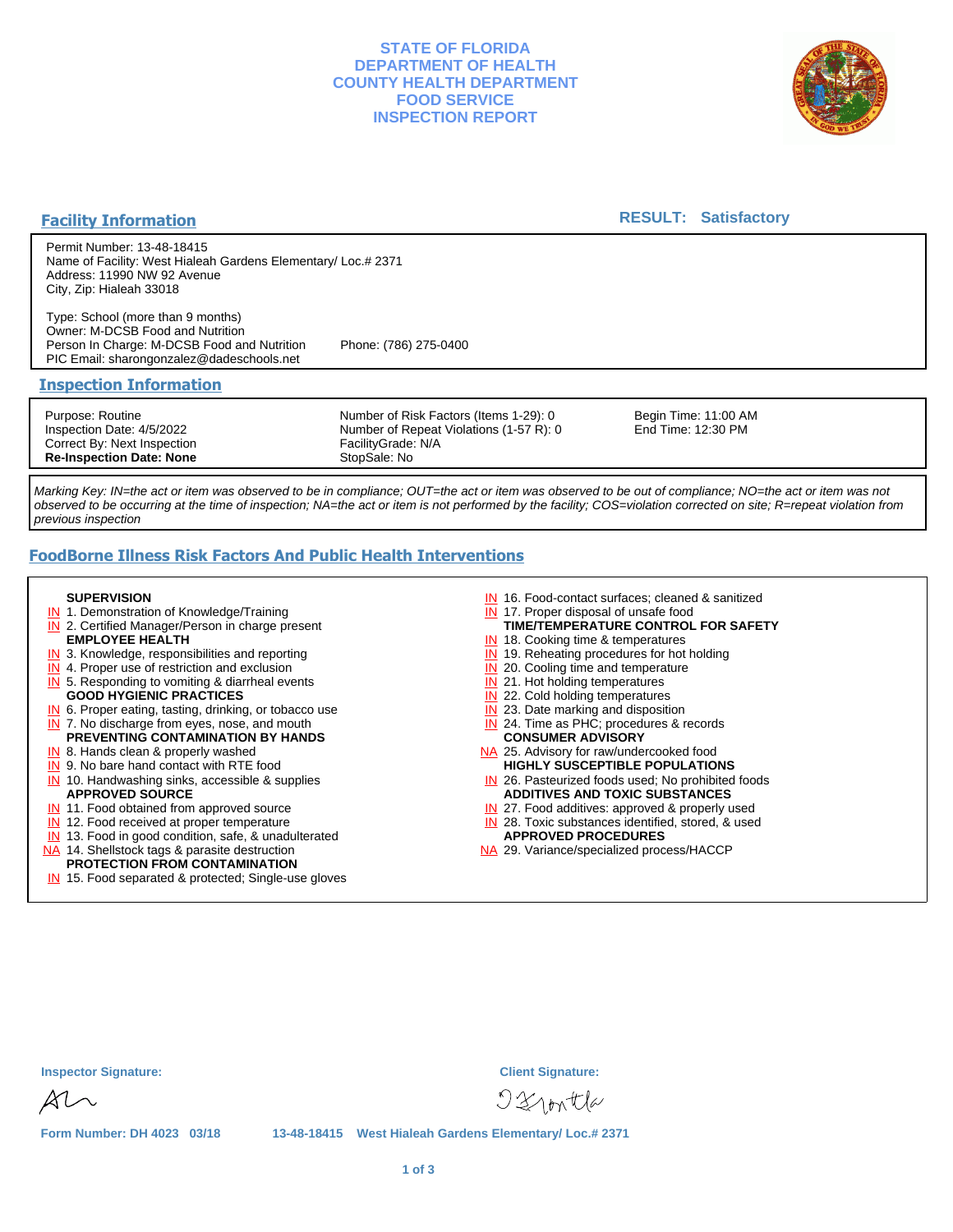# **STATE OF FLORIDA DEPARTMENT OF HEALTH COUNTY HEALTH DEPARTMENT FOOD SERVICE INSPECTION REPORT**



# **Good Retail Practices**

#### **SAFE FOOD AND WATER**

- **IN** 30. Pasteurized eggs used where required
- IN 31. Water & ice from approved source
- NA 32. Variance obtained for special processing **FOOD TEMPERATURE CONTROL**
- 
- **IN** 33. Proper cooling methods; adequate equipment
- **IN** 34. Plant food properly cooked for hot holding
- **IN** 35. Approved thawing methods
- IN 36. Thermometers provided & accurate **FOOD IDENTIFICATION**
- IN 37. Food properly labeled; original container **PREVENTION OF FOOD CONTAMINATION**
- IN 38. Insects, rodents, & animals not present
- **IN** 39. No Contamination (preparation, storage, display)
- IN 40. Personal cleanliness
- IN 41. Wiping cloths: properly used & stored
- IN 42. Washing fruits & vegetables
- **PROPER USE OF UTENSILS**
- IN 43. In-use utensils: properly stored
- IN 44. Equipment & linens: stored, dried, & handled
- IN 45. Single-use/single-service articles: stored & used
- IN 46. Slash resistant/cloth gloves used properly **UTENSILS, EQUIPMENT AND VENDING**
- OUT 47. Food & non-food contact surfaces
- IN 48. Ware washing: installed, maintained, & used; test strips
- IN 49. Non-food contact surfaces clean
- **PHYSICAL FACILITIES**
- IN 50. Hot & cold water available; adequate pressure
- IN 51. Plumbing installed; proper backflow devices
- IN 52. Sewage & waste water properly disposed

IN 55. Facilities installed, maintained, & clean

IN 53. Toilet facilities: supplied, & cleaned

IN 57. Permit; Fees; Application; Plans

IN 54. Garbage & refuse disposal

IN 56. Ventilation & lighting

This form serves as a "Notice of Non-Compliance" pursuant to section 120.695, Florida Statutes. Items marked as "out" violate one or more of the requirements of Chapter 64E-11, the Florida Administrative Code or Chapter 381.0072, Florida Statutes. Violations must be corrected within the time period indicated above. Continued operation of this facility without making these corrections is a violation. Failure to correct violations in the time frame specified may result in enforcement action being initiated by the Department of Health.

#### **Violations Comments**

Violation #47. Food & non-food contact surfaces

Issues: Rubber Gasket:

1. Icemaker Machine (unfit rubber gasket (coming off the seal) inside the lid cover of ice-maker machine).

Replace rubber gasket inside the lid cover of ice-maker machine.

CODE REFERENCE: 64E-11.003(4). Equipment and utensils must be properly designed, constructed, and in good repair.

**Inspector Signature: Client Signature:**

 $\mathbb{\mathcal{X}}\mathbb{\mathcal{M}}$ 

 $D2$ nontla

**Form Number: DH 4023 03/18 13-48-18415 West Hialeah Gardens Elementary/ Loc.# 2371**